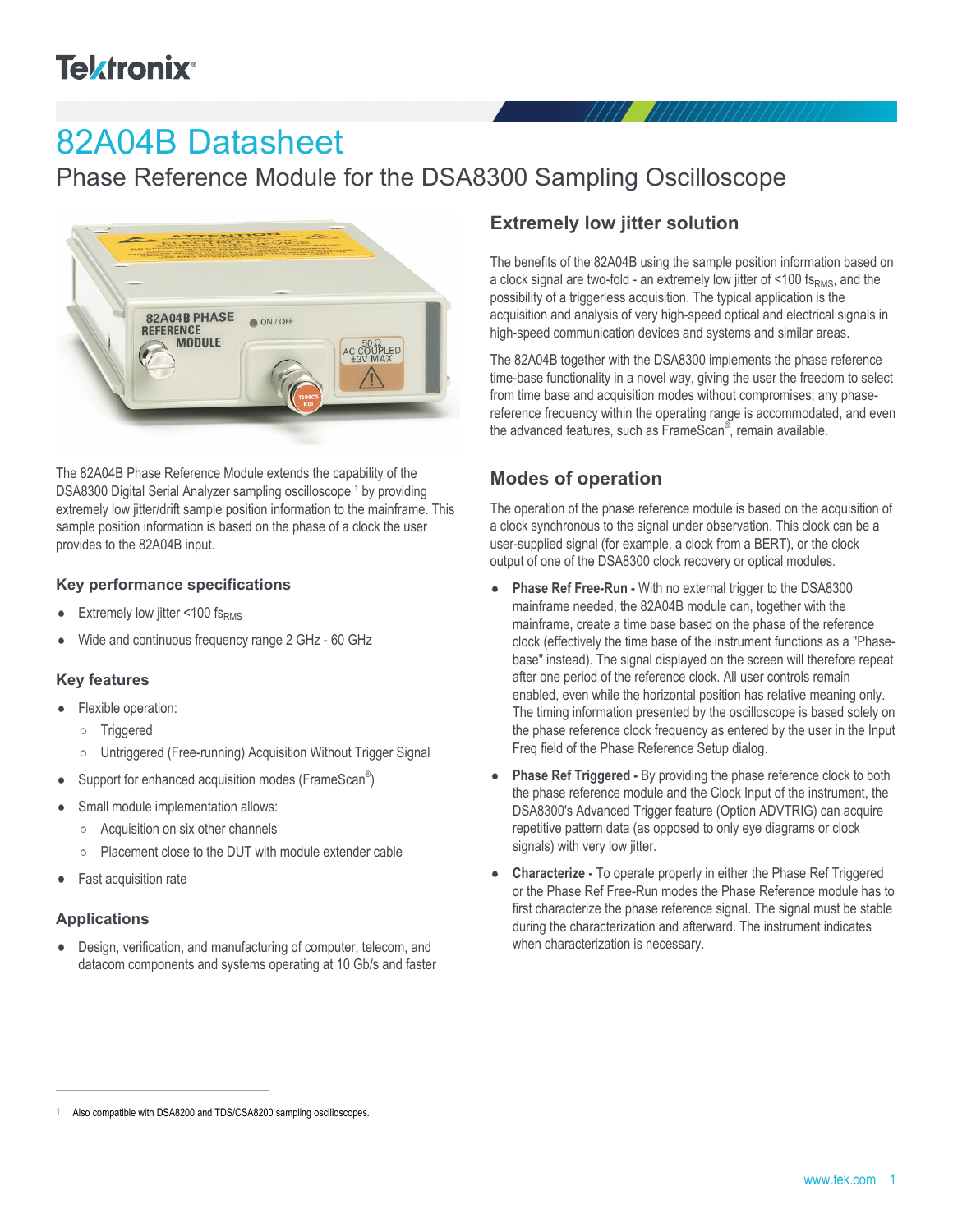## **Specifications**

All specifications are guaranteed unless noted otherwise.

#### **General**

| <b>Acquisition modes</b>     | Free Run Synchronous, Triggered Synchronous                                                                                                                                                            |  |
|------------------------------|--------------------------------------------------------------------------------------------------------------------------------------------------------------------------------------------------------|--|
| Mainframe resources          | Any one active <sup>2</sup> small (electrical) module slot. Both acquisition channels associated with the slot became unavailable. Only one<br>82A04B module can be activated in a mainframe at a time |  |
| <b>Compatible mainframes</b> | DSA8300, DSA8200, CSA/TDS8200. Does not operate in the CSA/TDS8000 or 8000B mainframes                                                                                                                 |  |

## **Reference clock parameters supported**

| <b>Operational amplitude</b>      | 100 mV <sub>p-p</sub> to 2.0 V <sub>p-p</sub>                                                                                                                                                                                                                                                                                                     |
|-----------------------------------|---------------------------------------------------------------------------------------------------------------------------------------------------------------------------------------------------------------------------------------------------------------------------------------------------------------------------------------------------|
| <b>Guaranteed frequency range</b> | 2 GHz - 32 GHz continuous; for a nonsinewave reference clock signal in the 2 GHz - 8 GHz range an additional filter <sup>3</sup> typically is<br>required                                                                                                                                                                                         |
|                                   | 2 GHz - 60 GHz continuous with Option 60G; for a nonsinewave reference clock signal in the 2 GHz - 8 GHz range an additional<br>filter <sup>3</sup> typically is required                                                                                                                                                                         |
|                                   | The 82A04B module does not require particularly high spectral fidelity in the clock signal passed to it; the signal can be BW limited<br>(such as by the cable) since there can be no ISI issues (as the signal is a clock); it is sufficient to supply a signal that is stable, free<br>from unstable moding, and has the appropriate amplitude. |

| Jitter | System jitter of <100 fs <sub>RMS</sub> , on a 10 GHz or faster acquisition module, in DSA8300 mainframe, with f $\geq$ 8 GHz, VREF $\geq$ 0.6 V phase<br>reference signal              |
|--------|-----------------------------------------------------------------------------------------------------------------------------------------------------------------------------------------|
|        | System jitter of 140 fs <sub>pMS</sub> typical, on a 10 GHz or faster acquisition module, in DSA8300 mainframe, with 2 GHz $\leq$ f <8 GHz, VREF<br>$\geq$ 0.6 V phase reference signal |

#### **Time accuracy (time base) and timing deviation (phase reference)**

| Phase reference time base<br>(triggered)                                 |                                                                                                       |
|--------------------------------------------------------------------------|-------------------------------------------------------------------------------------------------------|
| <b>Maximum timing deviation</b>                                          | Horizontal position >40 ns after trigger event: 0.2% of phase reference signal period (typical)       |
| relative to phase reference<br>signal                                    | Horizontal position $\leq 40$ ns after trigger event: 0.4% of phase reference signal period (typical) |
| Phase reference time base (free<br>run)                                  |                                                                                                       |
| <b>Maximum timing deviation</b><br>relative to phase reference<br>signal | 0.1% or better of phase reference signal period (typical)                                             |

<sup>2</sup> Channels that are not displaced by an installed optical (large) module.

<sup>3</sup> See list of accessories at the end of this datasheet for recommended filters.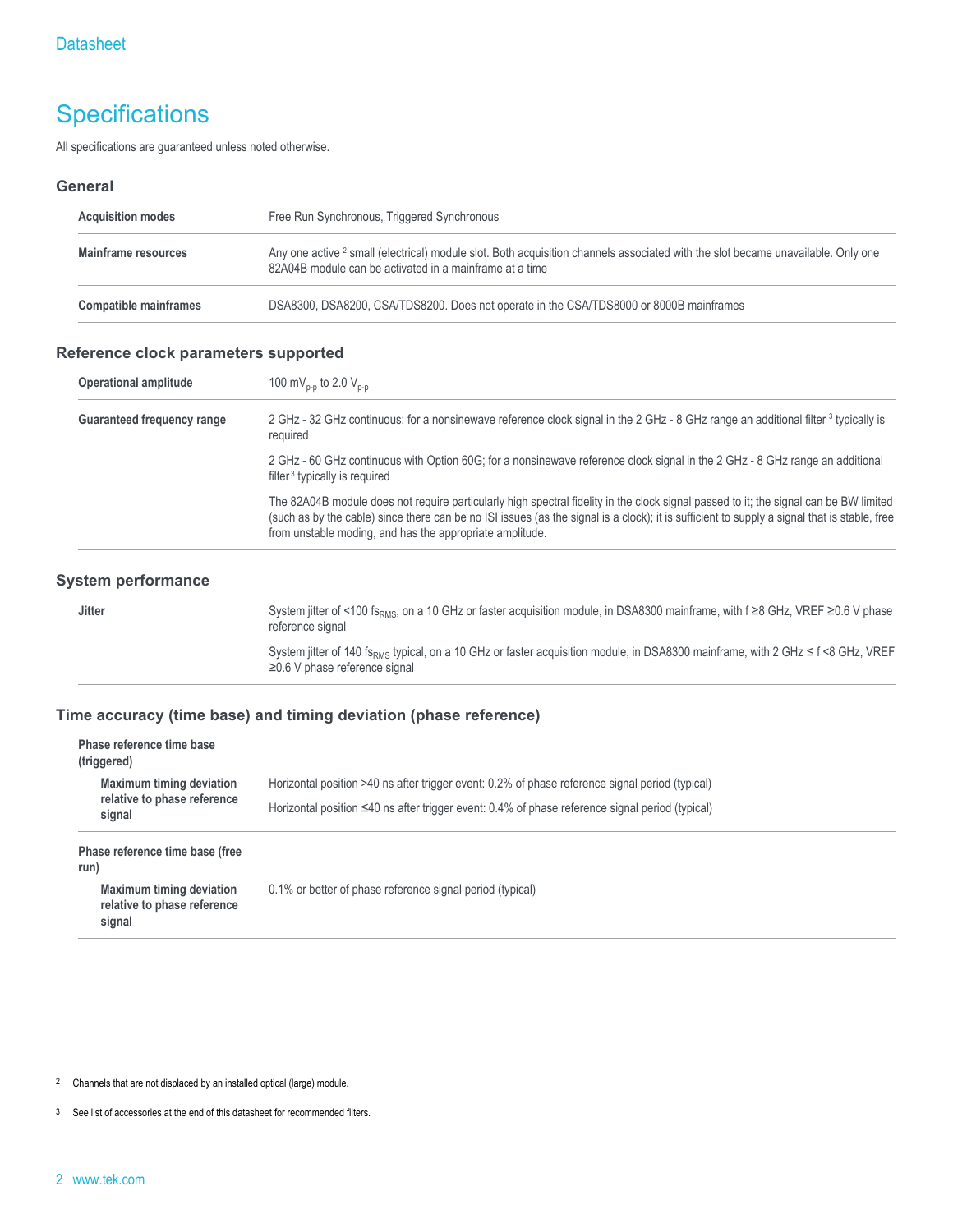## **Input**

| Input impedence  | $50 \Omega \pm 0.5 \Omega$ AC (5 pF typical AC coupling)                      |
|------------------|-------------------------------------------------------------------------------|
| <b>Connector</b> | 1.85 mm female $(V)$ connector                                                |
|                  | Precision adapter to 2.92 mm female included with 50 $\Omega$ SMA termination |

## **Physical characteristics**

| Weight            | 0.4 kg (13 oz)  |  |
|-------------------|-----------------|--|
|                   |                 |  |
| Depth             | 135 mm (5.3 in) |  |
| Height            | 25 mm (1.0 in)  |  |
| Width             | 79 mm (3.1 in)  |  |
| <b>Dimensions</b> |                 |  |

#### **Environment**

| Environmental | Matches the mainframe specifications.<br>. |  |
|---------------|--------------------------------------------|--|
|---------------|--------------------------------------------|--|

## Ordering information

### **Models**

**82A04B** Phase Reference Module

## **Standard accessories**

| 071-3124-XX | 82A04B Phase Reference Module User Manual                                 |
|-------------|---------------------------------------------------------------------------|
| 174-1427-00 | Cable assembly, Coax; 50 Ohm, 20 in, SMA, M-M                             |
| 020-3088-XX | TekScope application software install kit for DSA8300                     |
| 020-2734-XX | TekScope application software install kit for CSA/DSA/TDS8000 instruments |
| 015-1022-01 | Terminator; coaxial; 50 Ω, 0.5 W, SMA                                     |
| 011-0187-XX | Adapter, RF, 2.4 mm or 1.85 mm Male to 2.92 mm Female                     |

## **Warranty**

**Warranty** One (1) year

## **82A04B options**

| Opt. 60G | Extends the BW range to 60 GHz |
|----------|--------------------------------|
|          |                                |

## **Service options**

| Opt. C5             | <b>Calibration Service 5 Years</b>          |
|---------------------|---------------------------------------------|
| Opt. R <sub>3</sub> | Repair Service 3 Years (including warranty) |
| Opt. R <sub>5</sub> | Repair Service 5 Years (including warranty) |